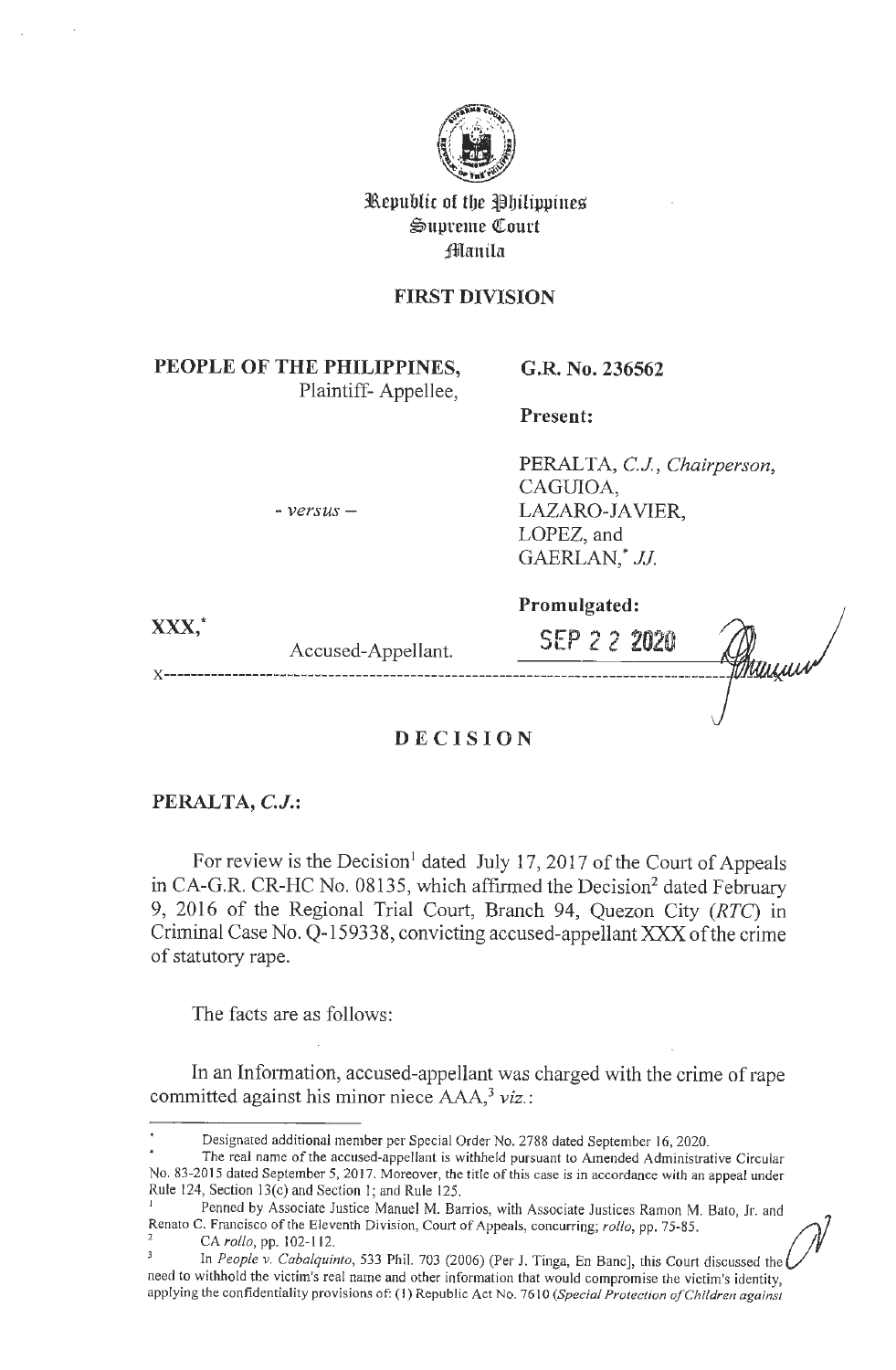That sometime during the month of April 2000 at Philippines, the above named accused, by means of force and intimidation, and exercising moral ascendancy over one [AAA] since he is her maternal uncle, did then and there willfully, unlawfully and feloniously have carnal knowledge of the said [AAA], his very own niece and a minor seven (7) years of age at the time (born May 19, 1993), against the will of the offended party, to her damage and prejudice.

CONTRARY TO LAW.<sup>4</sup>

When arraigned on August 25, 2009, accused-appellant pleaded not guilty.5 After the pre-trial, trial proper ensued.

The prosecution presented as witnesses complainant<sup>6</sup> AAA, her father CCC, Dr. Editha Martinez and Dr. Zorayda Umipig. However, complainant later recanted her testimony when she testified for the defense. The defense presented as witnesses complainant AAA, her mother BBB, the accusedappellant **XXX,** and the father of accused-appellant YYY.

The version of the prosecution, as stated by the Court of Appeals, is as follows:

In April 2000, complainant AAA and her family lived in a house in **Example 2.1**, Quezon City. Living together with them were complainant's maternal uncle, herein accused-appellant, and complainant's maternal grandparents and two maternal aunts. Complainant was nearly seven (7) years old at that time. 7

One morning in April 2000, complainant's parents and siblings were not home, and complainant was left alone with accused-appellant. Appellant called complainant and dragged her to one of the rooms in the house. Inside the room, appellant pushed complainant towards the bed and pinned her down on the bed. Appellant asked complainant if she knew what her parents were doing and told her that they will do the same. Complainant cried. Appellant removed complainant's short pants and underwear, then he went on top of her and inserted his penis inside her vagina. When appellant finished, he dressed up complainant and poked an ice pick on the right side of her neck, warning her not to tell anyone about what happened. For fear of appellant, complainant kept to herself the incident which was repeated several times until 2003. In



applying the confidentiality provisions of: (I) Republic Act No. 7610 *(Special Protection of Children against Child Abuse, Exploitation and Discrimination Act)* and its Implementing Rules and Regulations; (2) Republic Act No. 9262 (Anti-Violence against Women and their Children Act of 2004) and its Implementing Rules and Regulations; and (3) this Court's October 19, 2004 Resolution in A.M. No. 04-10-11-SC *(Rule on Violence against Women and their Children*); as cited in *People v. ZZZ*, G.R. No. 229862, June 19, 2019.<br><sup>4</sup> Records, p. 1.<br><sup>5</sup> *M* at 152

*Id.* at 152.

<sup>6</sup> The term "complainant" refers to private complainant AAA. *Rollo,* p. 159; TSN, December 8, 2009, pp. 9-10.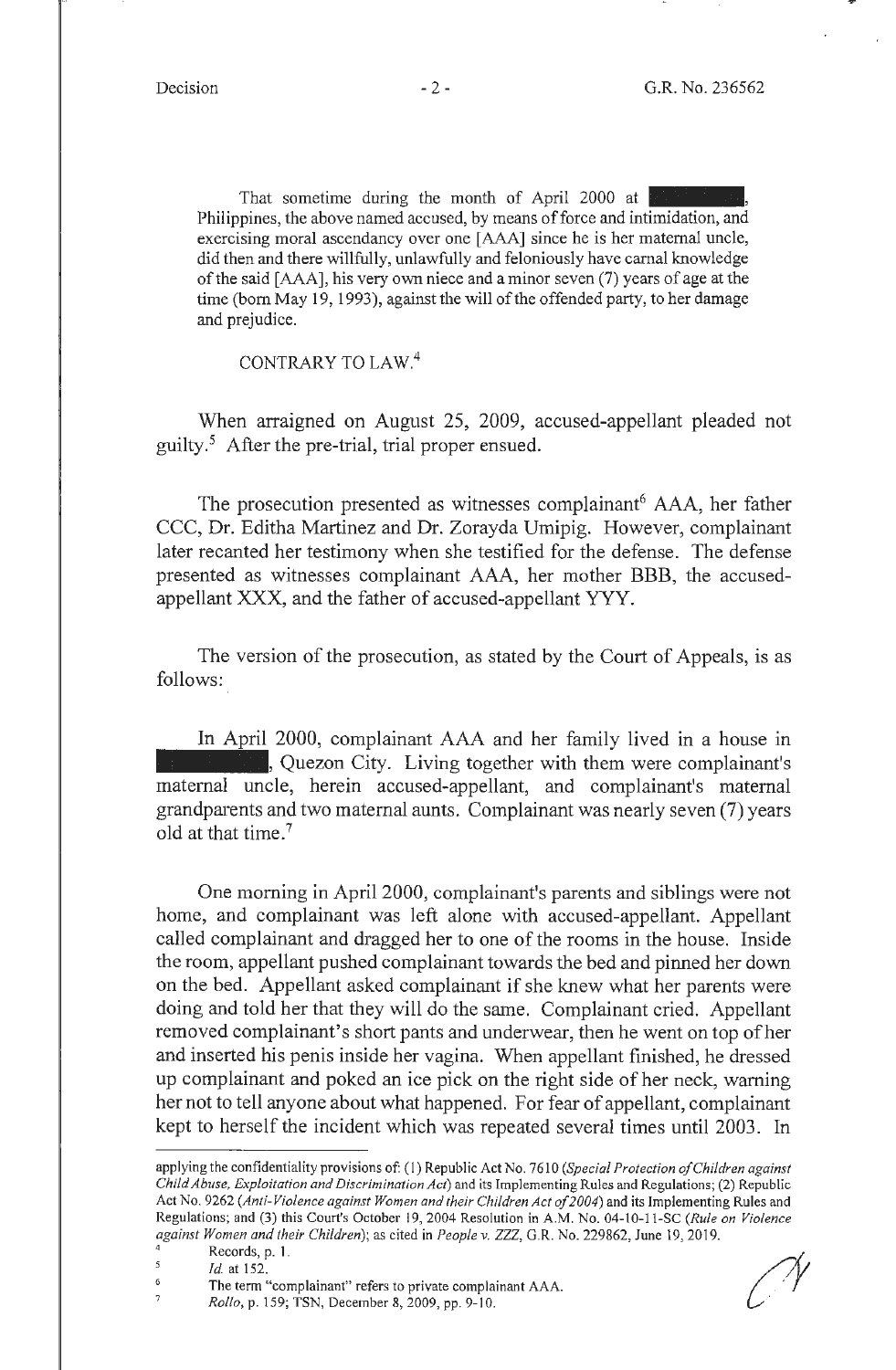2004, when a neighbor, Ate Beth, observed that complainant was always staring blankly and was thinking deeply, complainant confided what appellant did to her. Complainant, however, begged Ate Beth not to tell her parents about her revelation.<sup>8</sup>

In 2006, complainant's mother, **BBB,** left the country to work in Australia, thus leaving complainant and her siblings in the care of their father.<br>
Sometime in October 2008, while BBB was in Australia, she communicated<br>
with complainant and was convincing her to live in the house built Sometime in October 2008, while BBB was in Australia, she communicated with complainant and was convincing her to live in the house built by BBB's had transferred to in 2007. Complainant told BBB that she refused to live in with complainant and was convincing her to live in the house built by BBB's<br>parents in , Rizal where accused-appellant and his wife and child<br>had transferred to in 2007. Complainant told BBB that she refused to live in<br>, R surprised, but she told complainant that she believed her, although she subsequently changed her stance.<sup>9</sup>

In 2009, complainant sought medical attention when she experienced difficulty in breathing and pain in her breasts. It was then that her father finally learned about the rape incident through Ate Beth. Thereafter, complainant and her father lost no time in filing a complaint against accusedappellant. On January 14, 2009, complainant was examined by Dr. Editha Martinez of the Philippine National Police Crime Laboratory, Camp Crame, Quezon City. A medico-legal report<sup>10</sup> was issued containing a finding of deep healed laceration at the 4 o' clock position in the hymen of complainant. Dr. Martinez explained that the healed laceration indicated that there was a previous blunt penetrating trauma to the hymen caused by any hard blunt object like an erect penis or finger. She stated that the deep healed laceration was consistent with the commission of the offense charged.<sup>11</sup>

In the medico-legal report, complainant was advised to consult an obstetrician-gynecologist. Hence, on January 26, 2009, complainant consulted Dr. Zorayda Umipig who examined her and issued her a certification<sup>12</sup> with the same finding of healed hymenal laceration at the 4  $\circ$ ' clock position. Dr. Umipig testified that the laceration could have been caused by an erect penis because it was located at the posterior side of the hymenal orifice.<sup>13</sup>

In defense, accused-appellant denied the accusation against him, reasoning that he could not have raped his niece, complainant herein, since at the alleged time of the rape, there were eleven (11) persons living in the same small house at  $\frac{1}{2}$ , Quezon City. He said that their hous the alleged time of the rape, there were eleven  $(11)$  persons living in the same small house at  $\blacksquare$ , Quezon City. He said that their house, located in a squatters' area, was about five  $(5)$  by ten  $(10)$  meters with two small rooms

 $\bf 8$ Id.; TSN, November 24, 2009, pp. 6-13.

<sup>9</sup>  *Rollo,* p. 160; TSN, November 24, 2009, pp. 13-15.

IO Exhibit "J," records, p. 194.

<sup>11</sup>  *Rollo,* p. 160; TSN, November 24, 2009, pp. 20-26; TSN, December 8, 2009, pp. 6-7.

<sup>12</sup>  Exhibit "D-1," records, p. 231.

<sup>13</sup>  TSN, October 18, 20 11 , p. I I.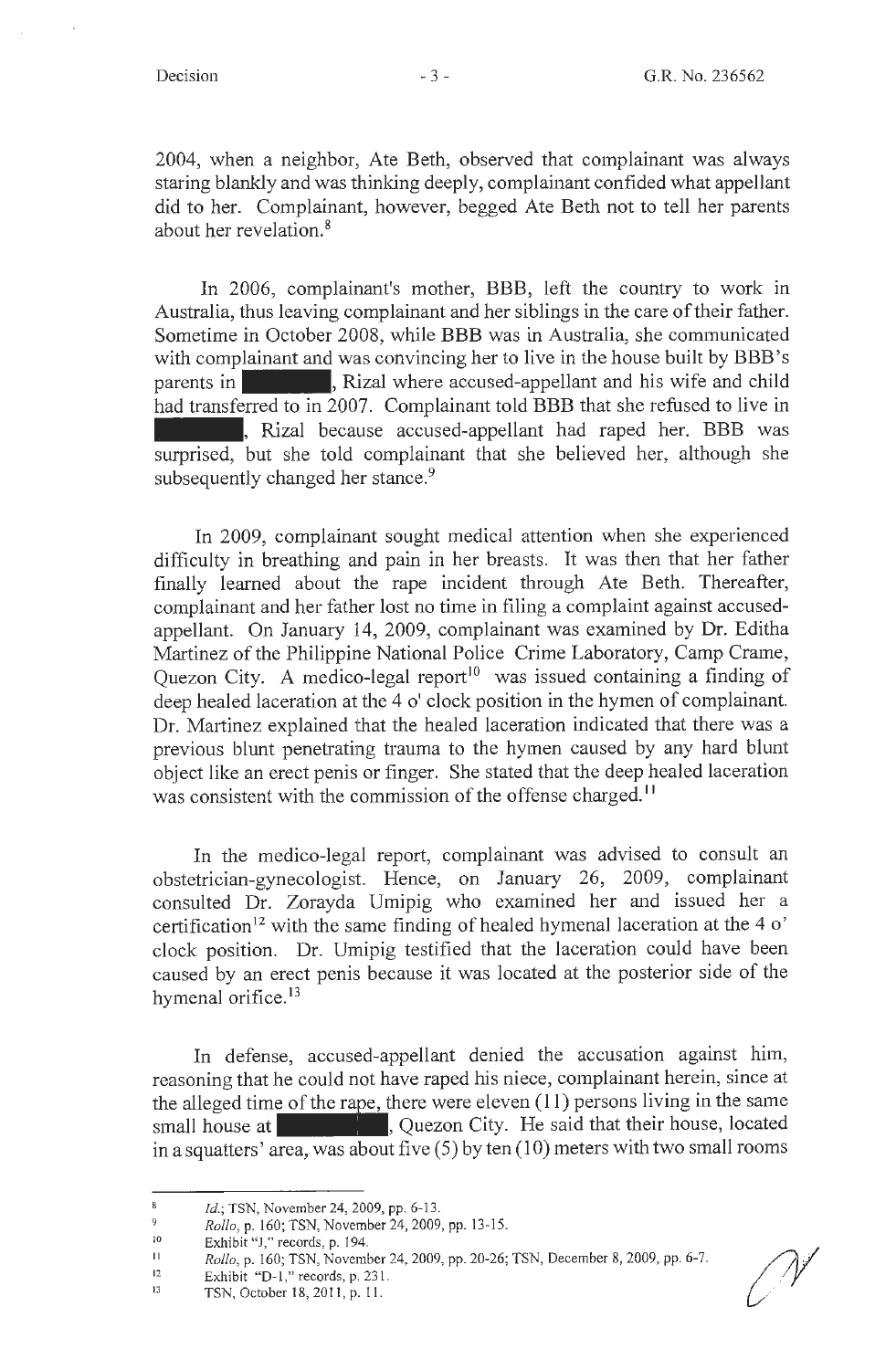beside each other. The first room was occupied by complainant's family, while the second room was occupied by appellant's two sisters. Appellant's parents slept in the sala, while appellant either slept in the sala or in his sisters' room. Appellant contended that it was improbable for the crime to have been committed in April 2000, because they were always in the house since only his sister **WWW** was working at that time and the rest of them were unemployed. Moreover, in April 2000, complainant and her siblings were also on vacation from school. <sup>14</sup>

Further, accused-appellant stated that his sister BBB, mother of complainant, left the country to work in Australia in 2006. BBB was sending money to her husband CCC to support their family. However, CCC mishandled the funds; hence, starting in 2007, BBB sent remittance to him instead. This caused a rift between him and CCC; thus, his parents, who were in Australia since 2003, asked him to transfer to their newly-constructed house mishandled the funds; hence, starting in 2007, BBB sent remittance to him<br>instead. This caused a rift between him and CCC; thus, his parents, who were<br>in Australia since 2003, asked him to transfer to their newly-construct their child. He would usually fetch complainant and her siblings at . Rizal. He moved to ... Rizal with his gire their child. He would usually fetch complainant and her siblings ... Quezon City every Friday, and they would stay with him in Rizal during the weekend, then he would bring them Rizal during the weekend, then he would bring them back to

Quezon City on Sunday. Appellant asserted that nothing has changed in his relationship with complainant. After all, he stood as a second father to her and her siblings. When he learned that complainant had a relationship with a tomboy, he advised her of the impropriety of the same. In 2009, he was surprised when his sister BBB called him up and told him that a case for rape was filed against him. <sup>15</sup>

Accused-appellant's sister **BBB** and their father YYY corroborated appellant's testimony. <sup>16</sup>

The defense presented complainant as a witness and she recanted her previous testimony that accused-appellant raped her in April 2000. Complainant stated that she only dreamed of someone lying on top of her, and when she told their neighbor, Ate Beth, about her dream, Ate Beth already said that accused-appellant raped her because she saw him closing the door. Her father told her to file the complaint against the accused-appellant after Ate Beth told him that appellant raped her (complainant). Her father was angry at appellant and said that if they would not file the rape case, he would just kill a person. She just followed what her father told her to do because she was afraid of him. It was their neighbor Ate Beth who coached her what to She was afraid of him. It was their neighbor Ate Beth who coached her what to say when she testified about the rape. She refused to stay in the Rizal because Ate Beth told her that if she (complainant) would stay there with the appellant, her father would leave her and go to Aldan. Complainant said that she had a laceration in her hymen because she had a relationship with a lesbian VVV from 2007 to 2009. VVV inserted her fingers in her vagina and she felt

15 16 *Id.* at 161; TSN, September 8, 2015, pp. 13-22.

<sup>14</sup>  *Rollo,* p. 160; TSN, March 24, 2015, pp. 4-14; TSN, September 8, 20 15, p. 6.

TSN, March 13, 2012; TSN, October 9. 2012; TSN, December 4, 2012.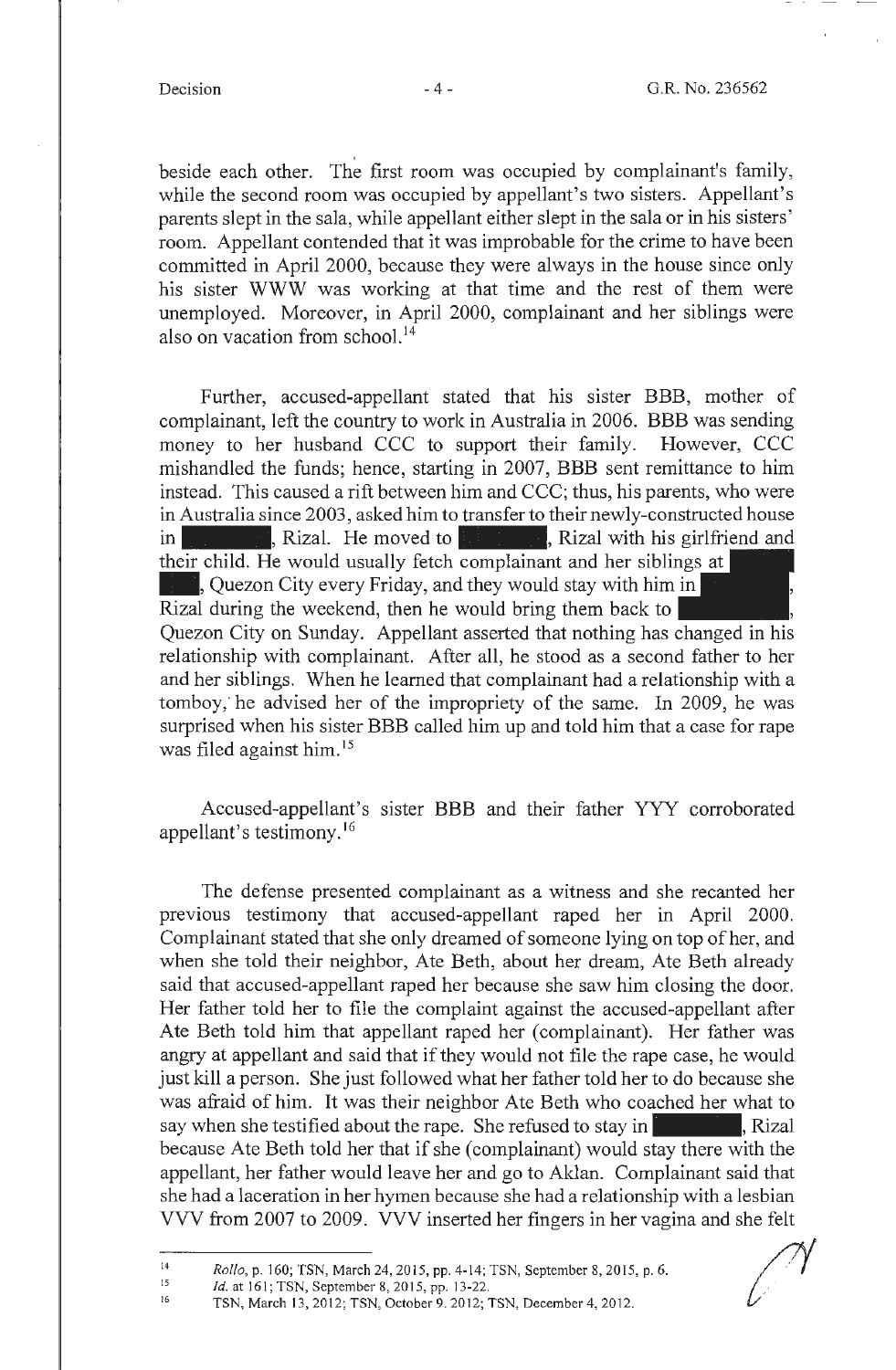pain. Complainant stated that her father did not tell her to lie, only Ate Beth. Complainant lived with her mother on June 23, 2013. <sup>17</sup>

In a Decision<sup>18</sup> dated February 9, 2016, the RTC found accused-appellant guilty beyond reasonable doubt of the crime of statutory rape despite the recantation of complainant. The dispositive portion of the Decision reads:

WHEREFORE, premises considered, judgment is hereby rendered finding accused [XXX] guilty beyond reasonable doubt of Statutory Rape and is sentenced to suffer the penalty of *reclusion perpetua* without eligibility for parole.

Accused is ordered to pay AAA PS0,000.00 as civil indemnity, PS0,000.00 as moral damages and P30,000.00 as exemplary damages.

# SO ORDERED. 19

The RTC found the testimony of complainant for the prosecution to be credible and trustworthy. It stated that complainant's testimony was direct, candid and replete with details of the rape and she categorically pointed to the accused-appellant as her abuser. Moreover, the medical findings showed that complainant suffered a laceration in her hymen, which supported her allegation of rape. Complainant's Certificate of Live Birth indicated that she was born on May 19, 1993. Hence, she was only six  $(6)$  years old when the crime was committed in April 2000. Accused-appellant was thus charged and proven guilty of statutory rape. The trial court found the accused-appellant's defense of denial and the recantation of complainant to be unworthy of credence. 20

The accused-appellant appealed the RTC's decision to the Court of Appeals, contending that the trial court erred in convicting him of the crime of statutory rape notwithstanding the recantation by the complainant of her earlier statements, and relying solely on the prosecution's assumptions and speculations without any direct and concrete evidence to prove his guilt beyond reasonable doubt.<sup>21</sup>

In a Decision<sup>22</sup> dated July 17, 2017, the Court of Appeals found the appeal unmeritorious and upheld the decision of the RTC. It gave full credence to the testimony of complainant who positively identified accusedappellant as the one who raped her several times when she was younger. In addition, the medical finding of deep healed laceration in complainant's hymen corroborated her statement that appellant raped her. The appellate

Ŋ

<sup>17</sup>  TSN, June 24, 20 14; TSN, November 4, 20 14; TSN, December 16, 20 14.

<sup>18</sup>  CA  $rollo$ , pp. 102-112.

<sup>19</sup>  Id. at 112.

<sup>20</sup>  ld.at108-1 11.

<sup>21</sup>  Id. at 161-162.

<sup>22</sup>  *Supra* note I .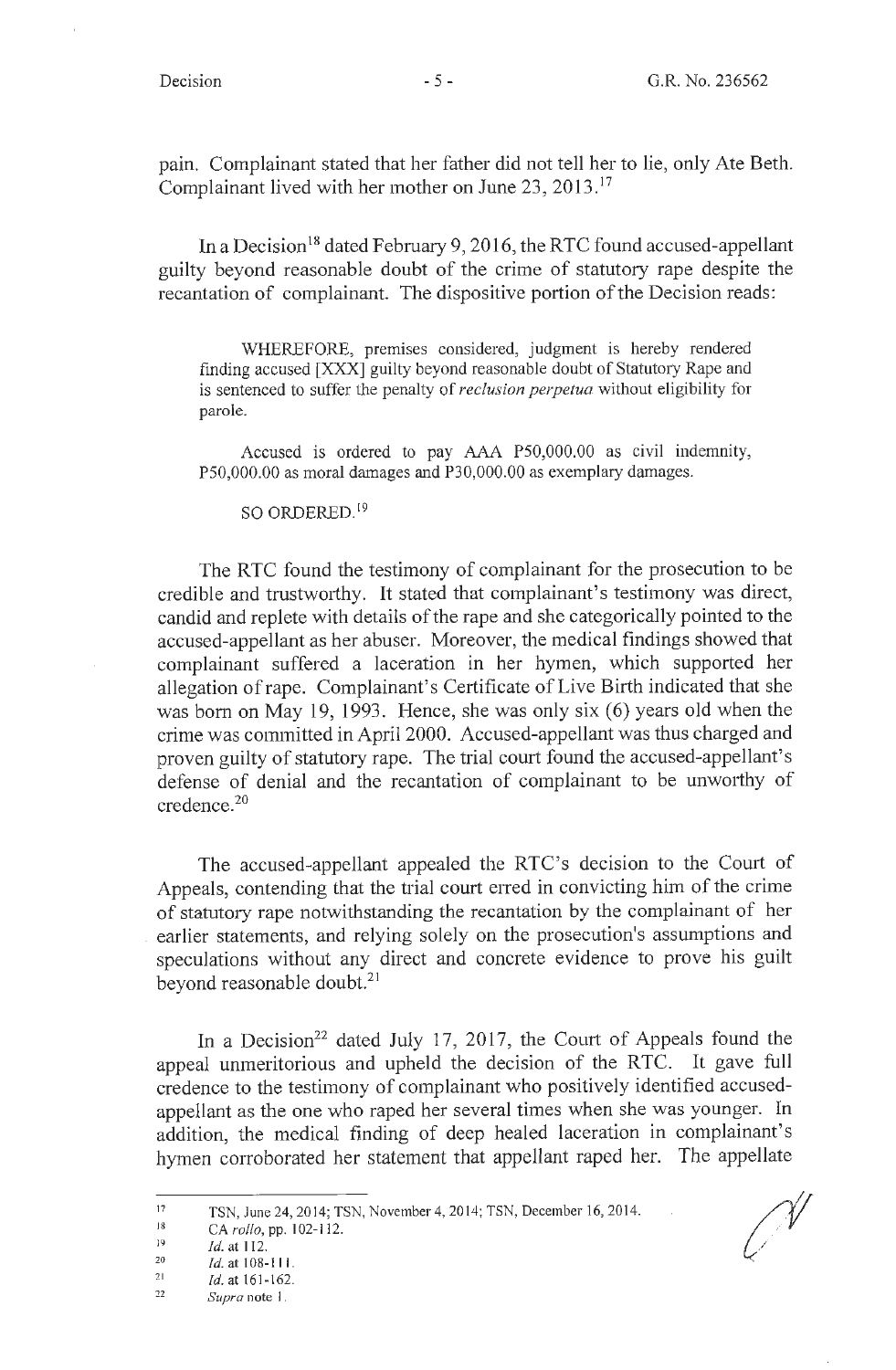court was not persuaded to reverse appellant's conviction on account of complainant's recantation, as it found her recantation insincere and unacceptable.

The Court of Appeals upheld the penalty meted out by the RTC, but modified the award of damages by increasing to  $\text{\textsterling}100,000.00$  the civil indemnity, moral damages and exemplary damages; and it imposed interest of six percent ( 6%) *per annum* on all damages awarded to be computed from the date of finality of the Decision until fully paid. The *fa/lo* of the Decision reads:

**WHEREFORE,** premises considered, the appeal is **DENIED.** The Decision dated 09 February 2016 of the Regional Trial Court, Branch 94, Quezon City, is **AFFIRMED** with **MODIFICATION** that accused-appellant is ordered to pay to private complainant the amounts of PI00,000.00 as civil indemnity, Pl00,000.00 as moral damages, Pl00,000.00 as exemplary damages, plus interest on the aggregate amount at the rate of 6% per annum from the finality of this decision.<sup>23</sup>

The accused-appellant's motion for reconsideration was denied by the Court of Appeals in a Resolution<sup>24</sup> dated December 12, 2017.

Thus, accused-appellant filed this petition for review on *certiorari,*  raising these issues:

- I. Whether or not the circumstantial evidence presented by the prosecution were sufficient enough to warrant the conviction of herein accusedappellant for the crime of rape;
- 2. Whether or not the prosecution was able to establish all the elements for the rape;
- 3. Whether or not the prosecution was able to discharge "proof beyond reasonable doubt" on the basis of such evidences; and
- 4. Whether or not the court *a quo* is correct in convicting the accusedappellant for a crime he obviously did not commit based on such flimsy evidence. 25

<sup>23</sup>  *Id.* at 85.

<sup>24</sup>  CA *rollo,* pp. 221-224.

<sup>25</sup>  *Rollo,* p. 113.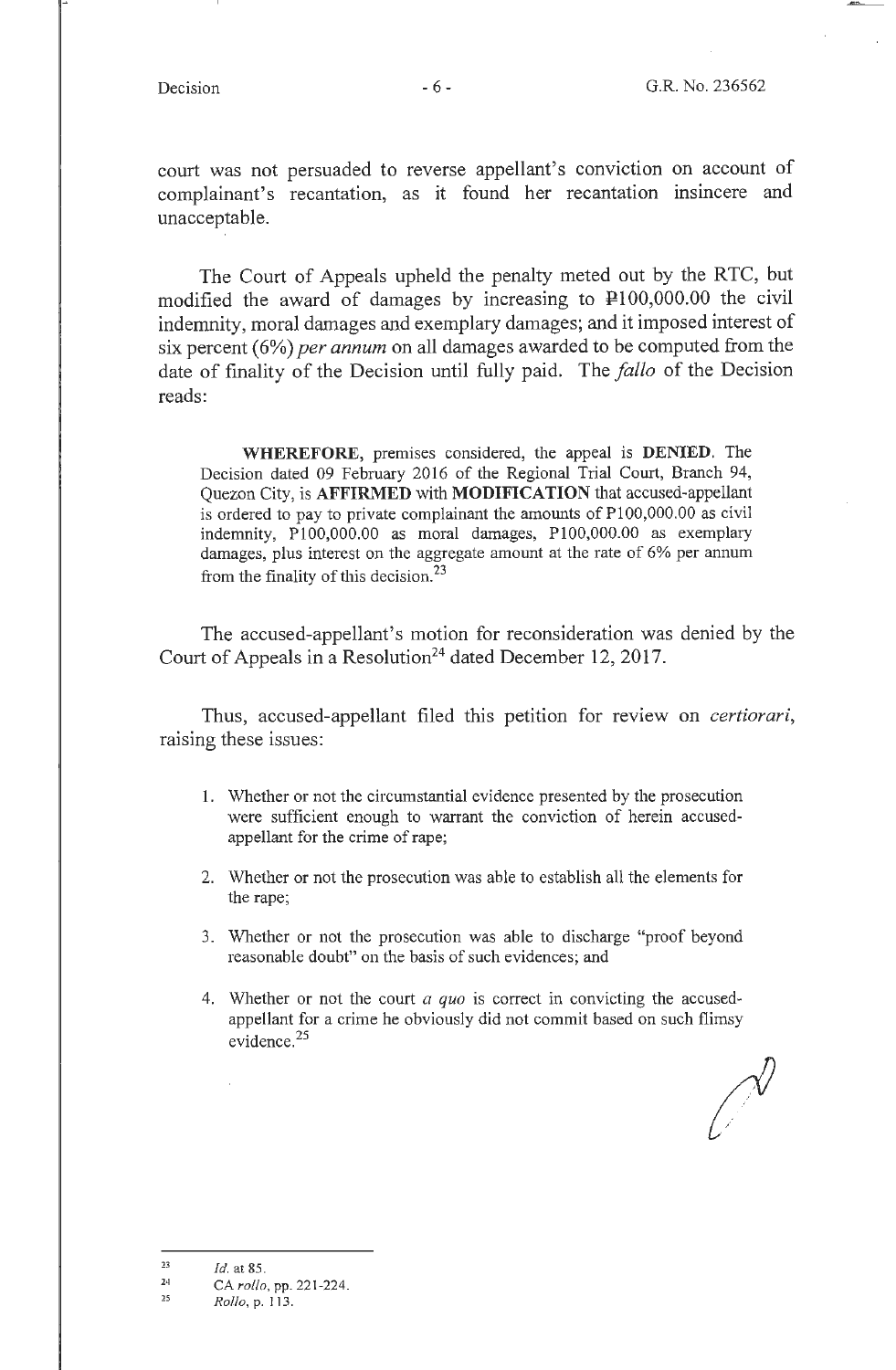At the outset, the Court clarifies that under Section  $13(c)$ , <sup>26</sup> Rule 124 of the Rules of Court, as amended by A.M. No.  $00-5-03-SC$ <sup>27</sup> in cases where the Court of Appeals imposes the penalty of *reclusion perpetua,* life imprisonment or a lesser penalty, it shall render and enter judgment imposing such penalty. The judgment may be appealed to the Supreme Court by notice of appeal filed with the Court of Appeals. Upon advice, the parties may file their respective supplemental briefs before this Court. The title of the case shall remain as it was in the court of origin and the party appealing the case shall be called the "appellant" and the adverse party the "appellee," as in the Court of Appeals.<sup>28</sup> In this case, the penalty imposed by the Court of Appeals for the crime charged is *reclusion perpetua;* thus, the proper mode of appeal to this Court is by notice of appeal filed with the Court of Appeals. In the interest of justice, the Court treats this petition for review on *certiorari* filed under Rule 45 of the Rules of Court (where only questions of law may be raised) as an appeal under Section 13 of Rule 124 ( where the whole case is thrown open for review). The Court adopts the appropriate terms for the parties in this case as well as retains the title of the case as it was in the court of origin.

Before this Court, appellant contends that the RTC and the Court of Appeals erred in convicting him of the crime of statutory rape notwithstanding the valid recantation by complainant of statements she made earlier. He argues that the prosecution failed to discharge the burden of proving his guilt beyond reasonable doubt since it merely relied on the unsubstantiated testimony of complainant, which she retracted in a subsequent testimony.

The main issues are:

- 1) Whether or not the Court of Appeals correctly upheld the decision of the RTC that accused-appellant is guilty beyond reasonable doubt of the crime of statutory rape; and
- 2) Whether or not the recantation of complainant should be accepted.

Rule 124, Sec. 13. *Certification or appeal of case to the Supreme Court*. -- (a) Whenever the Court of Appeals finds that the penalty of death should be imposed, the court shall render judgment but refrain from making an entry of judgment and forthwith certify the case and elevate its entire record to the Supreme Court for review.

<sup>(</sup>b) Where the judgment also imposes a lesser penalty for offenses committed on the same occasion or which arose out of the same occurrence that gave rise to the more severe offense for which the penalty of death is imposed, and the accused appeals, the appeal shall be included in the case certified for review to the Supreme Court.

<sup>(</sup>c) In cases where the Court of Appeals imposes *reclusion perpetua,* life imprisonment or a lesser penalty, it shall render and enter judgment imposing such penalty. The judgment may be appealed to the Supreme Court by notice of appeal filed with the Court of Appeals.<br><sup>27</sup> Re: Amendments to The Revised Rules of Criminal Procedure to Govern Death Penalty Cases,

which took effect on October 15, 2004.<br><sup>28</sup> See Rule 124 (Procedure in the Court of Appeals), Section 13 (last paragraph) and Section 1; Rule

<sup>&</sup>lt;sup>28</sup> See Rule 124 (Procedure in the Court of Appeals), Section 13 (last paragraph) and Section 1; Rule 315 (Procedure in the Supreme Court).  $\mathscr{O}'$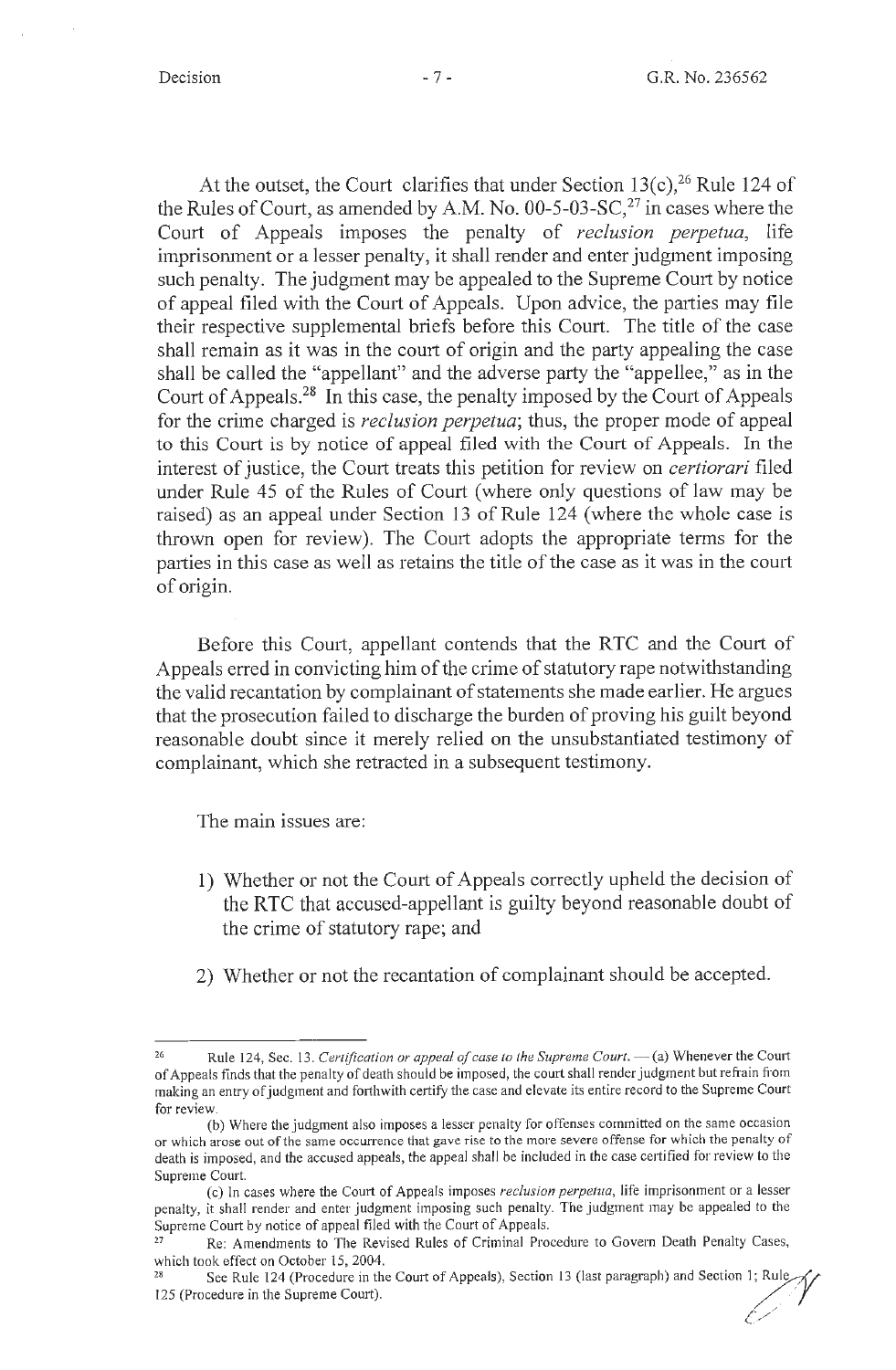The appeal is unmeritorious. The Court affirms the decision of the Court of Appeals convicting appellant of the crime of statutory rape.

Rape is defined under Article 266-A of the Revised Penal Code (RPC), thus:

Article 266-A. *Rape; When And How Committed.* - *Rape is*  $Committed.$  —

- 1) By a man who shall have carnal knowledge of a woman under any of the following circumstances:
	- a) Through force, threat, or intimidation;
	- b) When the offended party is deprived of reason or otherwise unconscious;
	- c) By means of fraudulent machination or grave abuse of authority; and
	- d) When the offended party is under twelve (12) years of age or is demented, even though none of the circumstances mentioned above be present.
- 2) By any person who, under any of the circumstances mentioned in paragraph 1 hereof, shall commit an act of sexual assault by inserting his penis into another person's mouth or anal orifice, or any instrument or object, into the genital or anal orifice of another person.

In this case, appellant committed the crime of statutory rape under paragraph l(d) of Article 266-A of the RPC because complainant was six (6) years old at the time of the rape. The gravamen of the offense of statutory rape is the carnal knowledge of a woman below 12 years old. The law presumes that the victim does not and cannot have a will of her own on account of her tender years.<sup>29</sup> Moreover, the rape is qualified under Article  $266-B^{30}$  of the RPC by the circumstance that the complainant is under eighteen ( 18) years of age and the accused-appellant is a relative by consanguinity within the third civil degree of complainant as he is her uncle, being the brother of her mother; hence, the statutory rape is punishable with the death penalty. However, the imposition of the death penalty is prohibited by Republic Act No. 934631 and in its stead, the penalty of *reclusion perpetua*  is to be imposed.

x xx x

<sup>29</sup>*People v. Dollano, Jr.,* 675 Phil. 827,843 (2011). 30 Article 266-8. *Penalties.* - Rape under paragraph I of the next preceding article shall be punished by *reclusion perpetua.* 

The death penalty shall also be imposed if the crime of rape is committed with any of the following<br>ing/qualifying circumstances:<br>1) When the victim is under eighteen (18) years of age and the offender is a parent,<br>ascend aggravating/qualifying circumstances:

degree, or the common-law spouse of the parent of the victim;  $\overline{x}$ xxx $\overline{x}$  . The extension of  $\overline{y}$  . The extra  $\overline{y}$  . The extra  $\overline{y}$  . The extra  $\overline{y}$  is the extra  $\overline{y}$  of  $\overline{y}$  . The extra  $\overline{y}$  is the extra  $\overline{y}$  of  $\overline{y}$  . The extra  $\overline{y}$  is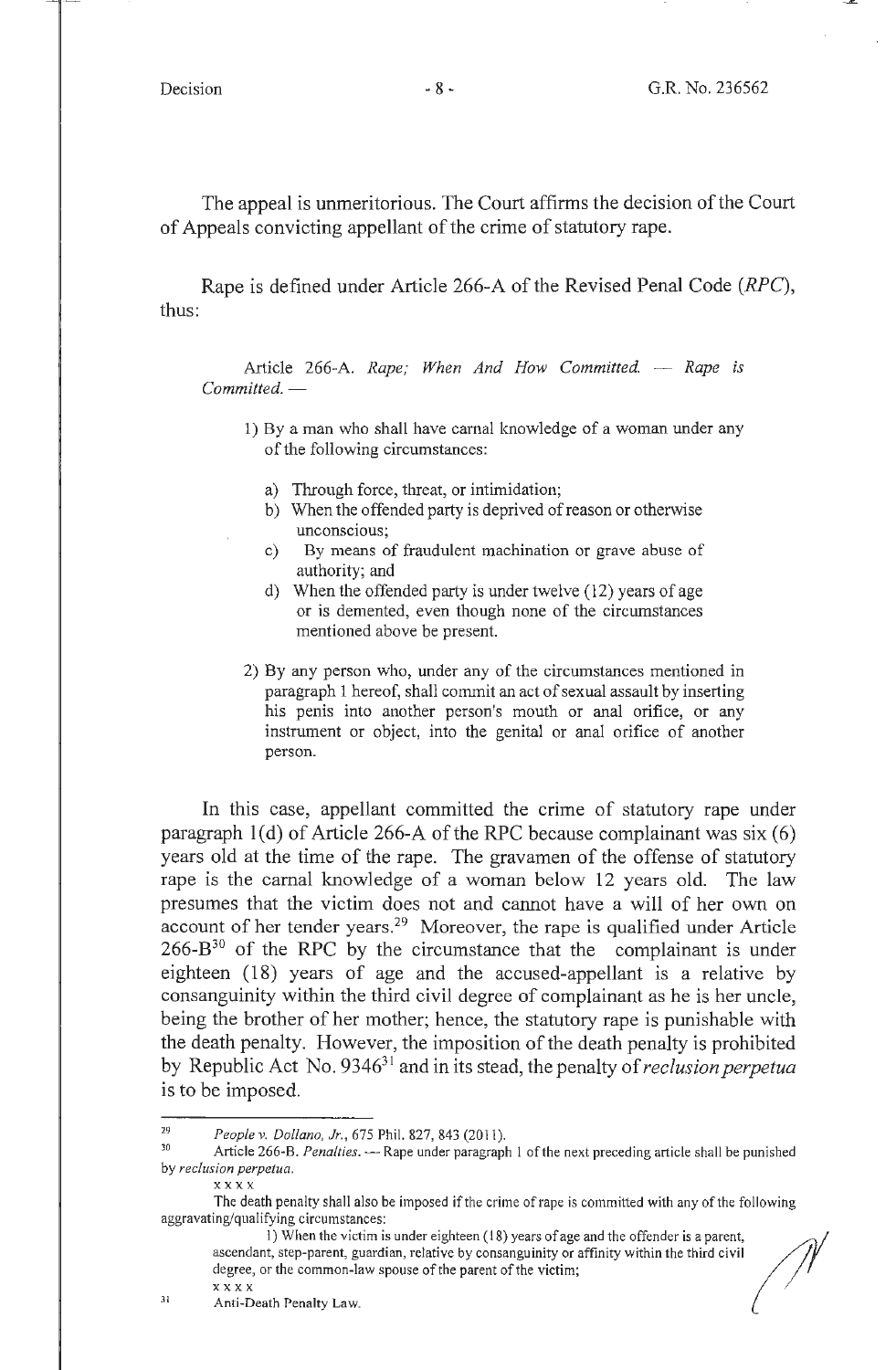For a conviction of statutory rape under Article 266-A, paragraph l(d) with the aforementioned qualifying circumstance under Article 266-B of the RPC, the prosecution must allege and prove the following elements: (1) accused-appellant had carnal knowledge of a woman; (2) the offended party is under twelve (12) years of age, a minor at the time of the rape; and (3) the offender is the uncle of the victim.

The Court holds that all the aforementioned elements of qualified rape were established by the prosecution. Anent the first element, the testimony of complainant<sup>32</sup> showed that appellant had carnal knowledge of complainant in April 2000, *viz.:* 

# FISCAL

In the year 2000, April, Ms. Witness, do you remember of any unusual incident that happened to you with [XXX]?

## **WITNESS**

Yes, ma'am.

# FISCAL

What was that incident?

### **WITNESS**

During that time when my parents were not at home and me and [XXX] were alone, he dragged me inside the room and pushed me towards the bed.

## FISCAL

After he pushed you towards the bed, what happened next?

### WITNESS

He asked me if I know what my parents are doing because we will do the same.

### FISCAL

And what was your answer, Ms. Witness?

# **WITNESS**

I cried, ma'am.

# FISCAL

x x x After he pushed you and asked you what your Mom and Dad were doing, what happened next?

## **WITNESS**

He removed my shorts and panty, ma'am.

### FISCAL

Did you shout for help?

32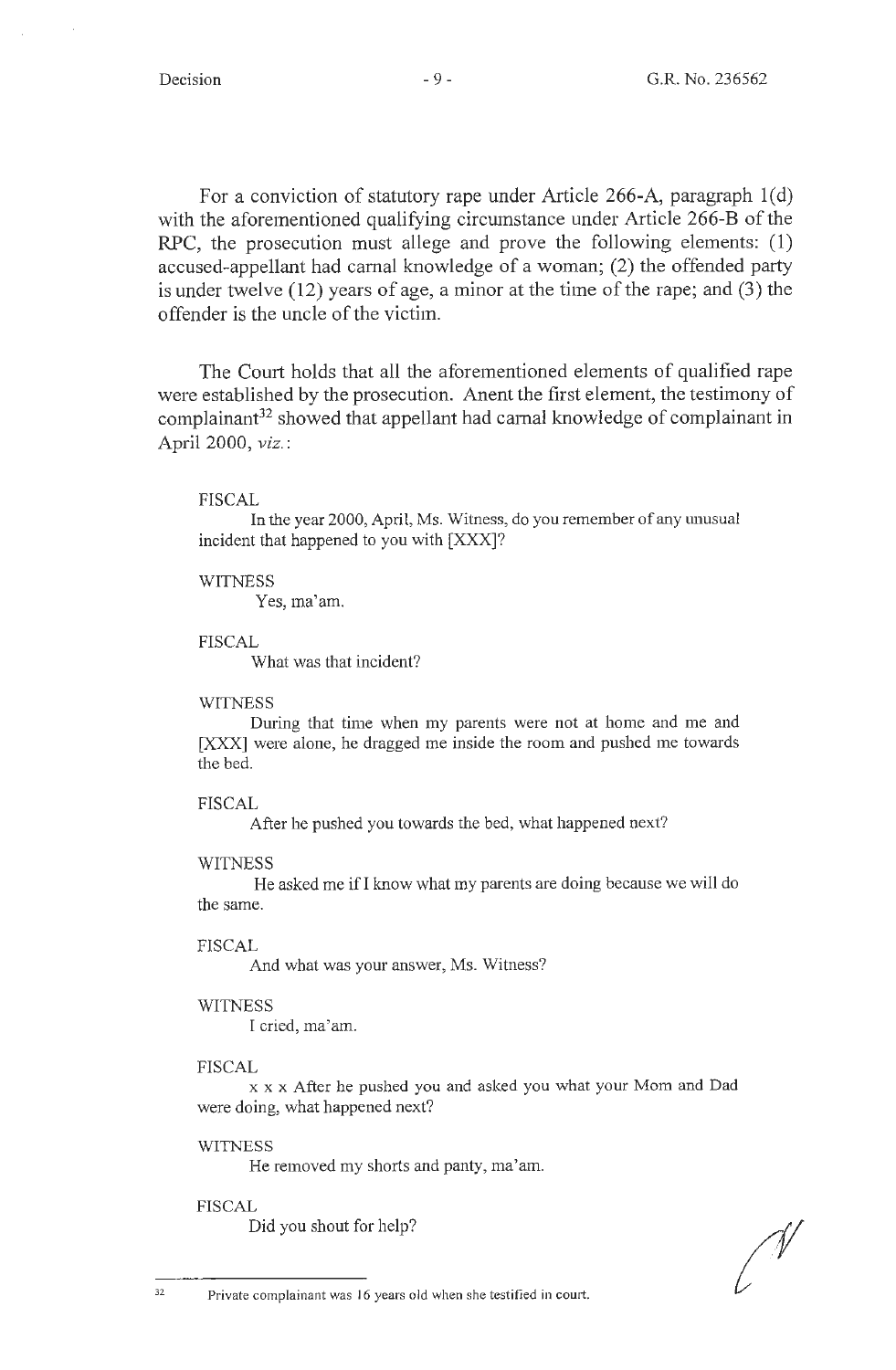#### **WITNESS**

I cried and he threatened me and he inserted his *"ari sa akin."* 

#### FISCAL

When you said *"ari,"* Madame Witness, what do you mean?

#### WITNESS

*"Titi niya"* (His penis), ma'am.

#### FISCAL

x x x Where did he insert his penis?

#### WITNESS

In my vagina, ma'am.

#### FISCAL

After he inserted his penis into your vagina, what happened next, Madame Witness?

## **WITNESS**

After that, he dressed me up and he pointed a sharp instrument to me.

### FISCAL

What is that sharp instrument, Madam Witness?

#### WITNESS

An icepick, ma'am.<sup>33</sup>

The RTC gave credence to the testimony of complainant, which was affirmed by the Court of Appeals, and the Court sustains their findings. Settled is the rule that the trial court's conclusions on the credibility of witnesses in rape cases are generally accorded great weight and respect, and at times even finality, unless there appears certain facts or circumstances of weight and value which the lower court overlooked or misappreciated and which, if properly considered, would alter the result of the case.<sup>34</sup> In this case, the Court does not find any cogent reason to overturn the conviction of the accused-appellant.

In regard to the element of minority, the prosecution presented the birth certificate<sup>35</sup> of complainant, which showed that she was born on May 19, 1993 and her parents are BBB and CCC. Therefore, at the time of the rape in April 2000, complainant was only six (6) years old, thus satisfying the age requirement of the victim in statutory rape (below 12 years old) as well as in qualified rape (below 18 years old). The birth certificates<sup>36</sup> of appellant and complainant's mother BBB showed that they are siblings because they have the same parents. Hence, the prosecution established that appellant is an uncle

<sup>33</sup>  TSN, November 24, 2009, pp. 6-8.

<sup>34</sup>  *People v. Villamar,* 780 Phil. 817, 829 (2016).

<sup>35</sup>  Exhibit "A," records, p. 156.

<sup>36</sup>  Exhibits "H" and "I," *id.* at 171-172.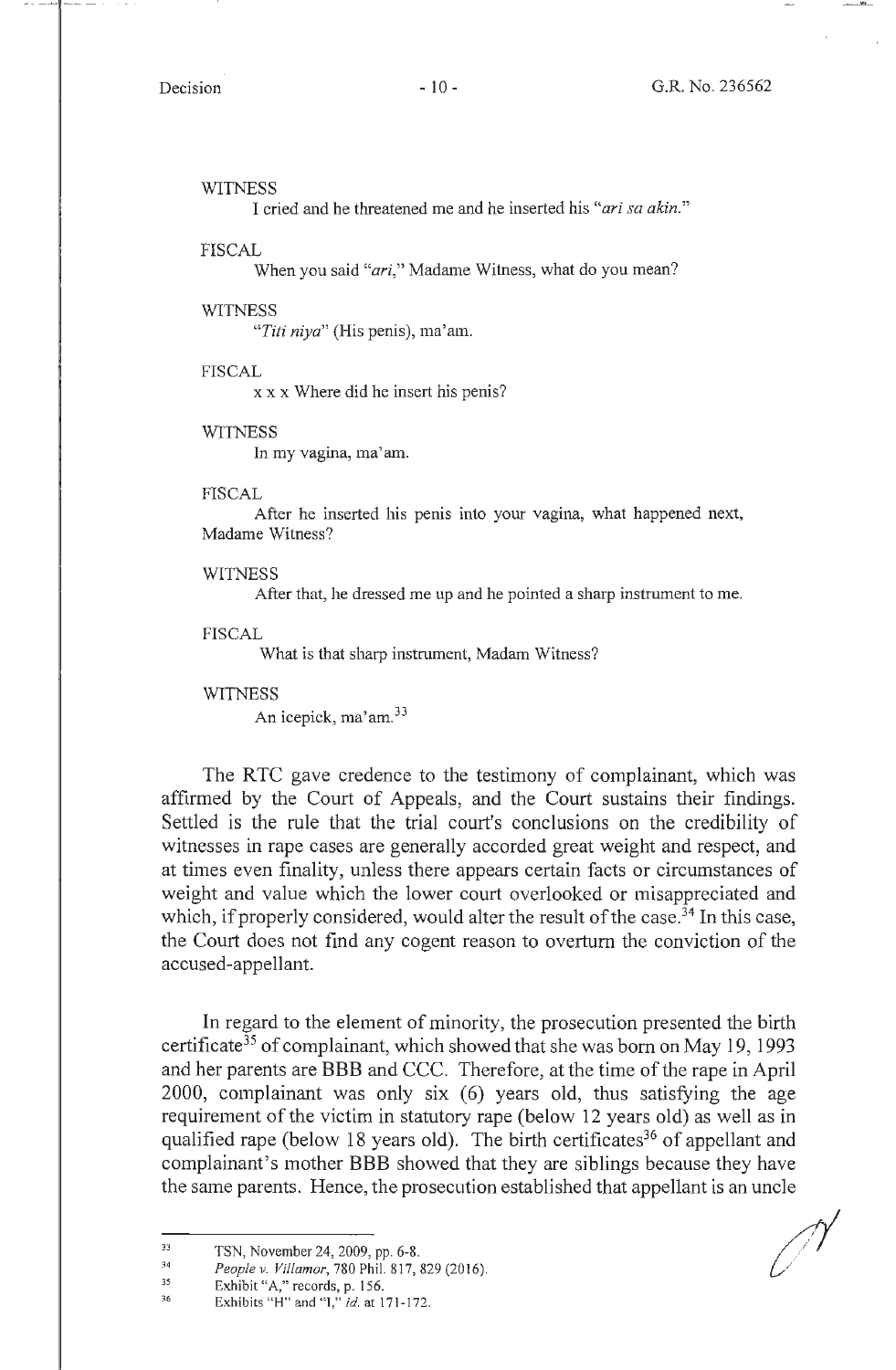of complainant. In fine, all the elements of the offense charged were established by the prosecution.

Arguing for his acquittal, appellant emphasizes that complainant recanted her testimony which, when considered together with the alleged inconsistent and inconclusive testimonies of the prosecution witnesses, should result in his acquittal because the evidence presented did not fulfill the test of moral certainty required for conviction.

*First*, appellant contends that complainant's testimony of rape is not credible as it is against human nature and common human experience for a person to commit rape in broad daylight and in a small house of five (5) by ten (10) meters where 11 persons reside.

The contention is without merit. The argument that rape cannot be committed in a house where other members of the family reside or may be found is a contention that has long been rejected by the Court.<sup>37</sup> It is almost a matter of judicial notice that crimes against chastity have been committed in many different places which may be considered as unlikely or inappropriate and that the scene of the rape is not always or necessarily isolated or secluded for lust is no respecter of time or place.<sup>38</sup> Thus, rape can, and has been, committed in places where people congregate, *e.g.,* inside a house where there are occupants, a five (5) meter room with five (5) people inside, or even in the same room which the victim is sharing with the sister of the accused.39 Thus, it is not improbable for appellant to have raped complainant in their house where 11 family members reside. To stress, complainant testified that she was raped during daytime when no one was home except for herself and appellant.

*Second,* appellant pointed out the inconsistencies in the statements of complainant and her father, CCC. Complainant stated in her affidavitcomplaint<sup>40</sup> that appellant stopped sexually abusing her when her father ceased working in 2003 when he underwent surgery. However, during redirect examination in court, complainant made the correction that her father's operation actually occurred in 1999; that it was in 2003 that their family left for Aklan and the rape stopped.<sup>41</sup> She said that it was her father who provided the date of his operation in her affidavit-complaint.<sup>42</sup> Her father also corroborated the fact that his operation for hernia took place in January 1999 and he was mistaken in telling complainant that he was operated in  $2003<sup>43</sup>$ He testified that he went to the province in 2003 and his kids followed him

<sup>37</sup>  *People v. Ponado,* 370 Phil. 558,572 (1999).

<sup>38</sup>  *People v. Sandico,* 366 Phil. 663, 675 ( 1999).

<sup>39</sup>  *Id.* 

<sup>40</sup>  41 Exhibit "B," records, p. 126.

TSN, June 22, 2010, pp. 3, 4, 13.

<sup>42</sup>  *Id.* at 4.

<sup>43</sup>  TSN, August 24, 2010, pp. 5, 14.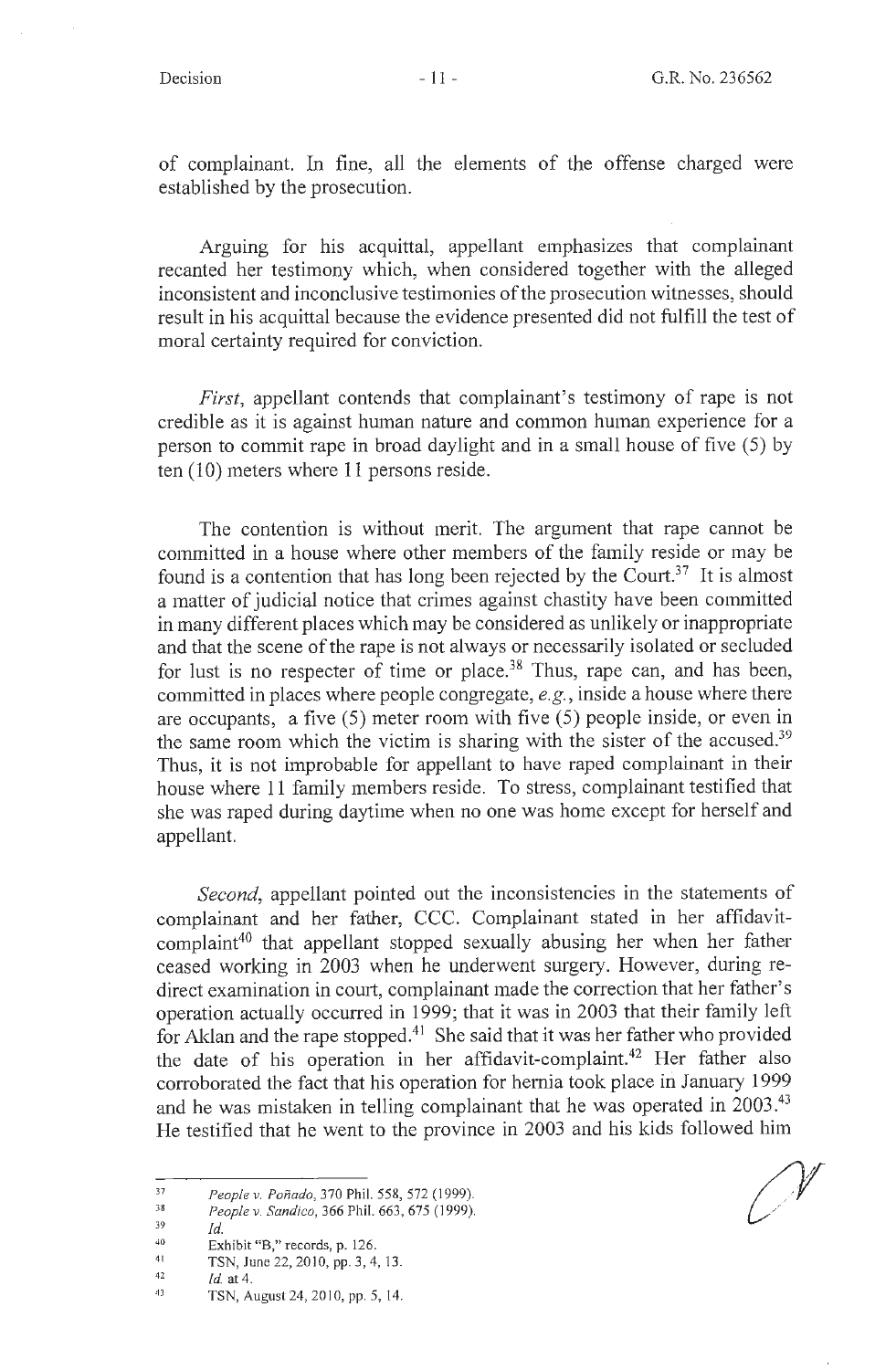there, and they returned to Manila in December 2003.<sup>44</sup> Moreover, complainant's mother BBB, who testified for the defense, stated that she and her children went to Aklan in 2003 and stayed there from May to December  $2003<sup>45</sup>$  Thus, it is apparent that complainant made an innocuous mistake when she stated in her affidavit-complaint that her father's operation occurred in 2003, which she subsequently corrected during her testimony in court.

The general rule is that contradictions and discrepancies between the testimony of a witness in contrast with what was stated in an affidavit do not necessarily discredit her.<sup>46</sup> Affidavits given to police and barangay officers are *ex parte.47 Ex parte* affidavits are almost always incomplete and often inaccurate for varied reasons.48 In any case, open court declarations take precedence over written affidavits in the hierarchy of evidence.49 Testimonies given during trials are much more precise and elaborate than those stated in sworn statements.<sup>50</sup> In this case, complainant satisfactorily explained in court the correction of the statement she made in her affidavit-complaint.

In addition, appellant argues that since complainant's father underwent surgery in January 1999, there would be no opportunity for appellant to rape complainant in April 2000, considering that her father was unemployed and had to stay home to recover.

The argument is tenuous. Complainant's father testified that he underwent surgery for hernia in January 1999 and he started to work one month following his operation.<sup>51</sup> The rape happened in April 2000, or one (1) year and three (3) months after his operation, which is sufficient time for him to recover from his operation and be able to work or go out of the house. Moreover, complainant testified that the rape happened in the morning when her parents and siblings were not home, and she was left alone with appellant.<sup>52</sup> Since it was appellant's defense that complainant's father was at home and not working during the time of the rape, it was incumbent upon the defense to prove it. However, the defense failed to do so.

*Third,* appellant asserts that although the medico-legal officer who examined complainant found a deep healed laceration at the 4 o'clock position in her hymen that was caused by a blunt hard object, the said officer was unable to confirm whether such laceration was caused by the insertion of appellant's penis into complainant's vagina in April 2000. Appellant asserts

47 *Id..* 

<sup>44</sup>  *Id.* at 18.

<sup>45</sup>  46 TSN, March 13, 2012, pp. 17, 18, 20.

*People v. Masapol,* 463 Phil. 25, 33 (2003).

<sup>48</sup>  49 *People v. Erardo,* 343 Phil. 438, 450 ( 1993).

*People v. Ballena,* 455 Phil. 979, 986 (2003).

<sup>50</sup>  *People v. Erardo, supra* note 48.

<sup>51</sup>  TSN, August 24, 2010, pp. 5, 7. ·

<sup>52</sup>  TSN, November 24, 2009, pp. 6-13; TSN, June 22, 2010, p. 13.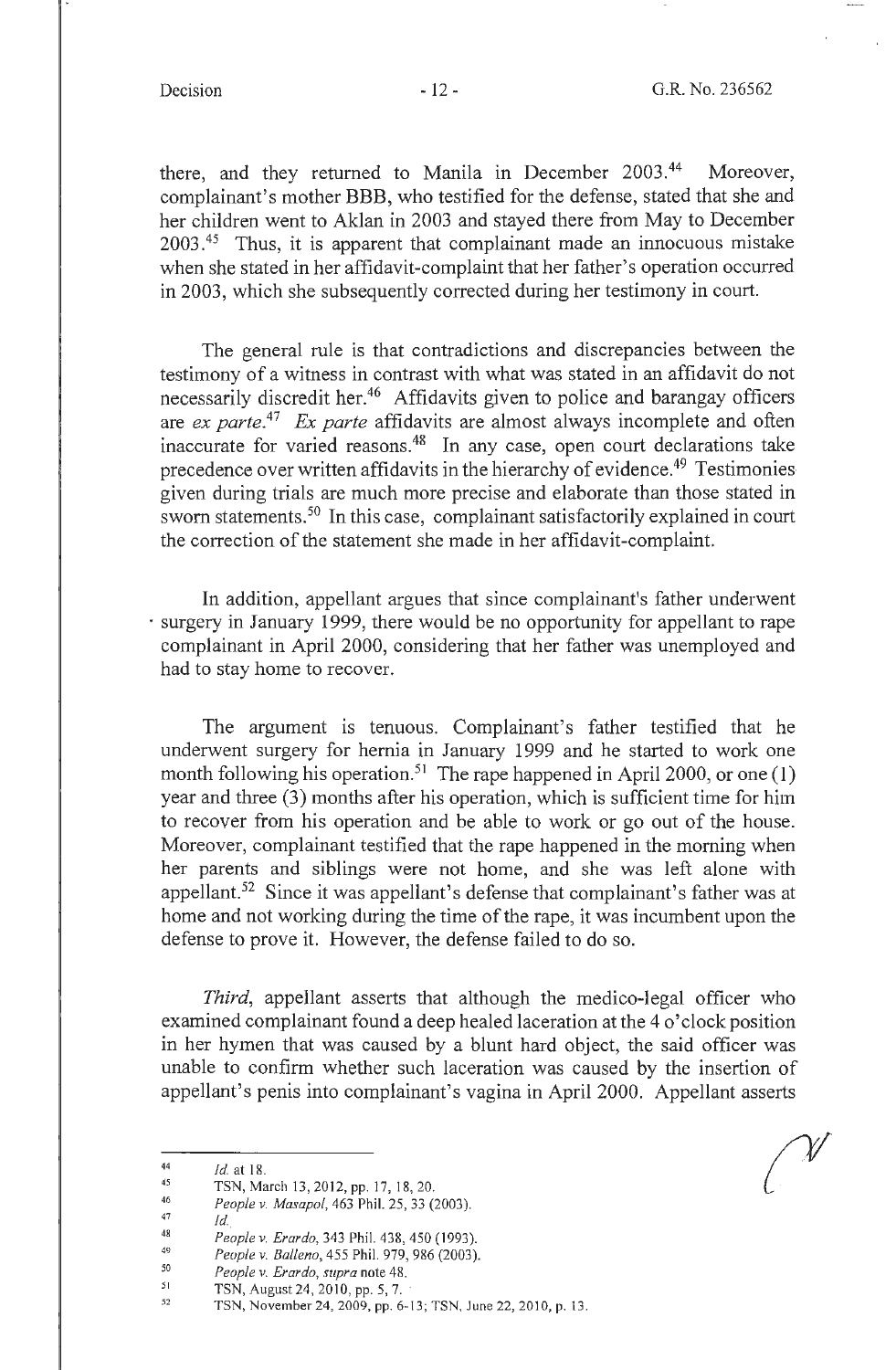that the hymenal laceration could have been caused by the finger insertion by complainant's lesbian lover prior to the medical examination.

It must be stressed that the foremost consideration in the prosecution of rape is the victim's testimony and not the findings of the medico-legal officer.53 A medical examination of the victim is not indispensable in a prosecution for rape; the victim's testimony alone, if credible, is sufficient to convict.54 In this case, the conviction of appellant is based primarily on the credibility of the testimony of complainant who testified in a clear, positive and straightforward manner that appellant raped her. The medico-legal finding of healed hymenal laceration and the expert testimony are merely corroborative in character and not essential to conviction.<sup>55</sup>

*Fourth,* appellant contends that complainant's long and unexplained silence for nine years rendered her original testimony implausible. Complainant's parents, grandparents and other relatives, who were all living with complainant, did not perceive any unusual behavior or physical signs of child abuse or trauma after the alleged rape.

The contention is without merit. The Court has repeatedly held that delay in reporting an incident of rape is not necessarily an indication that the charge is fabricated. 56 It is not uncommon for young girls to conceal for some time the assaults on their virtue because of the rapist's threats on their lives.<sup>57</sup> It is common that a rape victim prefers to suffer in silence because of fear of her aggressor and the lack of courage to face the public stigma stemming from the abuse. 58 Appellant threatened complainant with an icepick after the rape, warning her not to tell anyone. Complainant said that she did not tell anyone about the rape because she was scared of appellant.<sup>59</sup> She did not report the rape even when appellant was no longer living with them because she lost hope and lacked courage to do so.<sup>60</sup> She finally revealed to her mother in October 2008 that appellant had raped her because her mother, who was then working in Australia, was insisting that she live in the house of her maternal October 2008 that appellant had raped her because her mother, who was then<br>working in Australia, was insisting that she live in the house of her maternal<br>grandparents in , Rizal where appellant was residing. Complainant<br>re refused to live in the same house with appellant because he had raped her. Complainant and her father filed the case for rape in 2009 after she revealed to her father that she was raped by appellant.

Regarding the recantation of complainant, the Court sustains the finding of the Court of Appeals that it does not persuade to overturn appellant's conviction.

*Id.* 

*55* 

- 60 TSN, June 22, 2010, p. 5. *Id*
- 

<sup>53</sup>  *People v. ZZZ, supra* note 2.

<sup>54</sup>  *Id.* 

<sup>56</sup>  57 *People v. A/faro,* 458 Phil. 942, 961 (2003).

<sup>58</sup>  *People v. Ramos,* 3 15 Phil. 435, 442 (1995).

<sup>59</sup>  *People v. Lantana,* 566 Phil. 628, 639 (2008).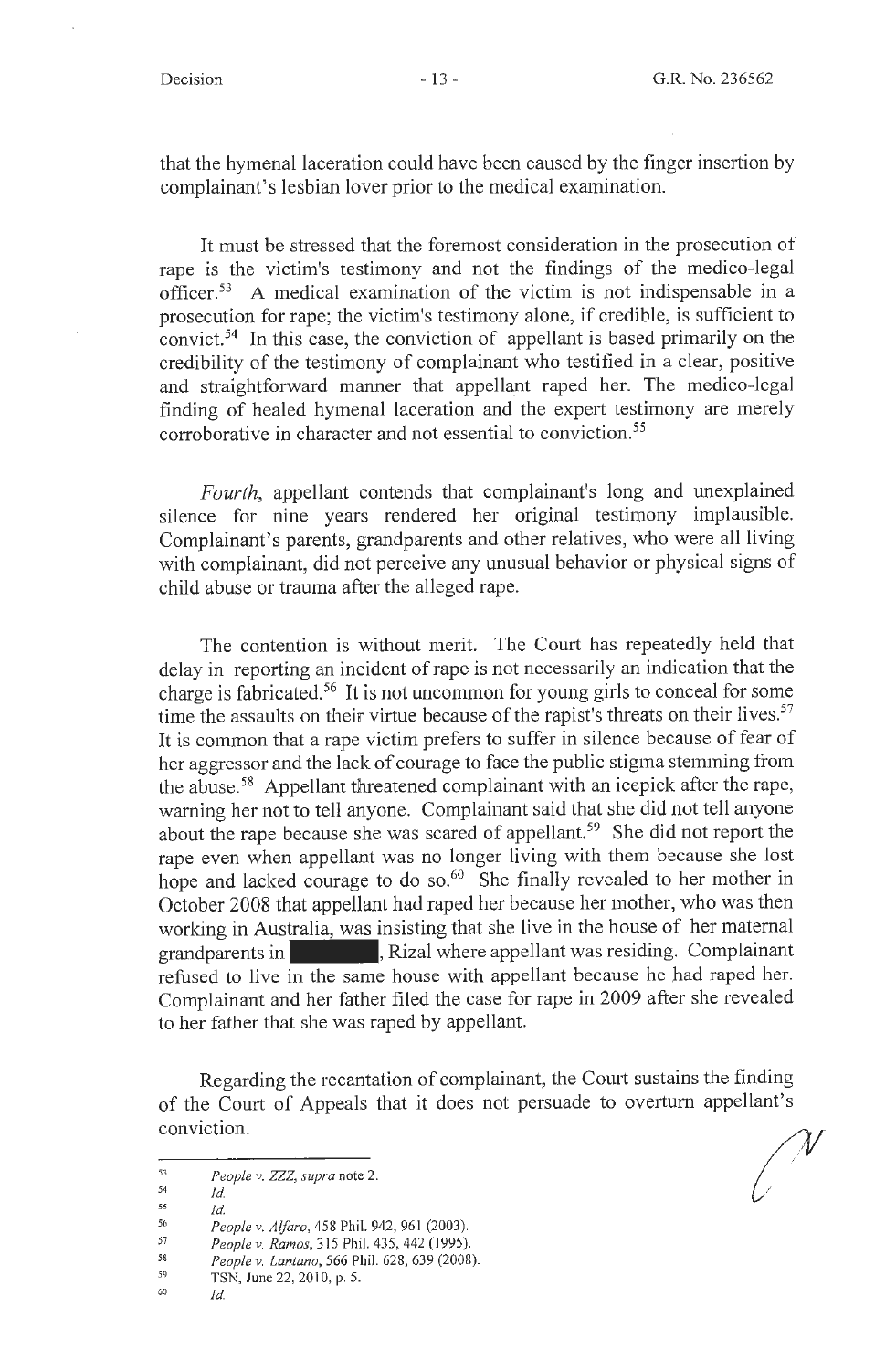*I* 

In rape cases particularly, the conviction or acquittal of the accused most often depends almost entirely on the credibility of the complainant's testimony. 61 By the very nature of this crime, it is generally unwitnessed and usually the victim is left to testify for herself.<sup>62</sup> When a rape victim's testimony is clear, consistent and credible to establish the crime beyond reasonable doubt, a conviction may be based on it, notwithstanding its subsequent retraction.<sup>63</sup> Mere retraction by a prosecution witness does not necessarily vitiate her original testimony. 64 Recantation is frowned upon by the courts. *People v. Teodoro<sup>65</sup>*held, thus:

As a rule, recantation is viewed with disfavor firstly because the recantation of her testimony by a vital witness of the State like AAA is exceedingly unreliable, and secondly because there is always the possibility that such recantation may later be repudiated. Indeed, to disregard testimony solemnly given in court simply because the witness recants it ignores the possibility that intimidation or monetary considerations may have caused the recantation. Court proceedings, in which testimony upon oath or affirmation is required to be truthful under all circumstances, are trivialized by the recantation. The trial in which the recanted testimony was given is made a mockery, and the investigation is placed at the mercy of an unscrupulous witness. Before allowing the recantation, therefore, the court must not be too willing to accept it, but must test its value in a public trial with sufficient opportunity given to the party adversely affected to cross-examine the recanting witness both upon the substance of the recantation and the motivations for it. The recantation, like any other testimony, is subject to the test of credibility based on the relevant circumstances, including the demeanor of the recanting witness on the stand. In that respect, the finding of the trial court on the credibility of witnesses is entitled to great weight on appeal unless cogent reasons necessitate its re-examination, the reason being that the trial court is in a better position to hear first-hand and observe the deportment, conduct and attitude of the witnesses.

In this case, the trial court did not believe the recantation of complainant as it held:

Lastly, the recantation of AAA is unworthy of credence.

x x x Courts look with disfavor upon retractions because they can easily be obtained from witnesses through intimidation or for monetary consideration. It is also a dangerous rule for courts to reject testimony solemnly taken before courts of justice simply because the witness who gave soletinity taken before courts of justice simply because the whitess who gave<br>it later changed his mind for one reason or another. x x x. A retraction does<br>not necessarily negate an earlier declaration. (citation omitted)<br> not necessarily negate an earlier declaration. (citation omitted)

AAA claimed that she lied when she first testified and everything that

<sup>61</sup>  62 *People v. Espenilla,* 718 Phil. 153, 166 (2013). .· *u* /

<sup>63</sup> 

<sup>64</sup>  *Id. Id.* 

<sup>65</sup> 

<sup>704</sup> Phil. 335, 356-357 (2013). (Citations omitted)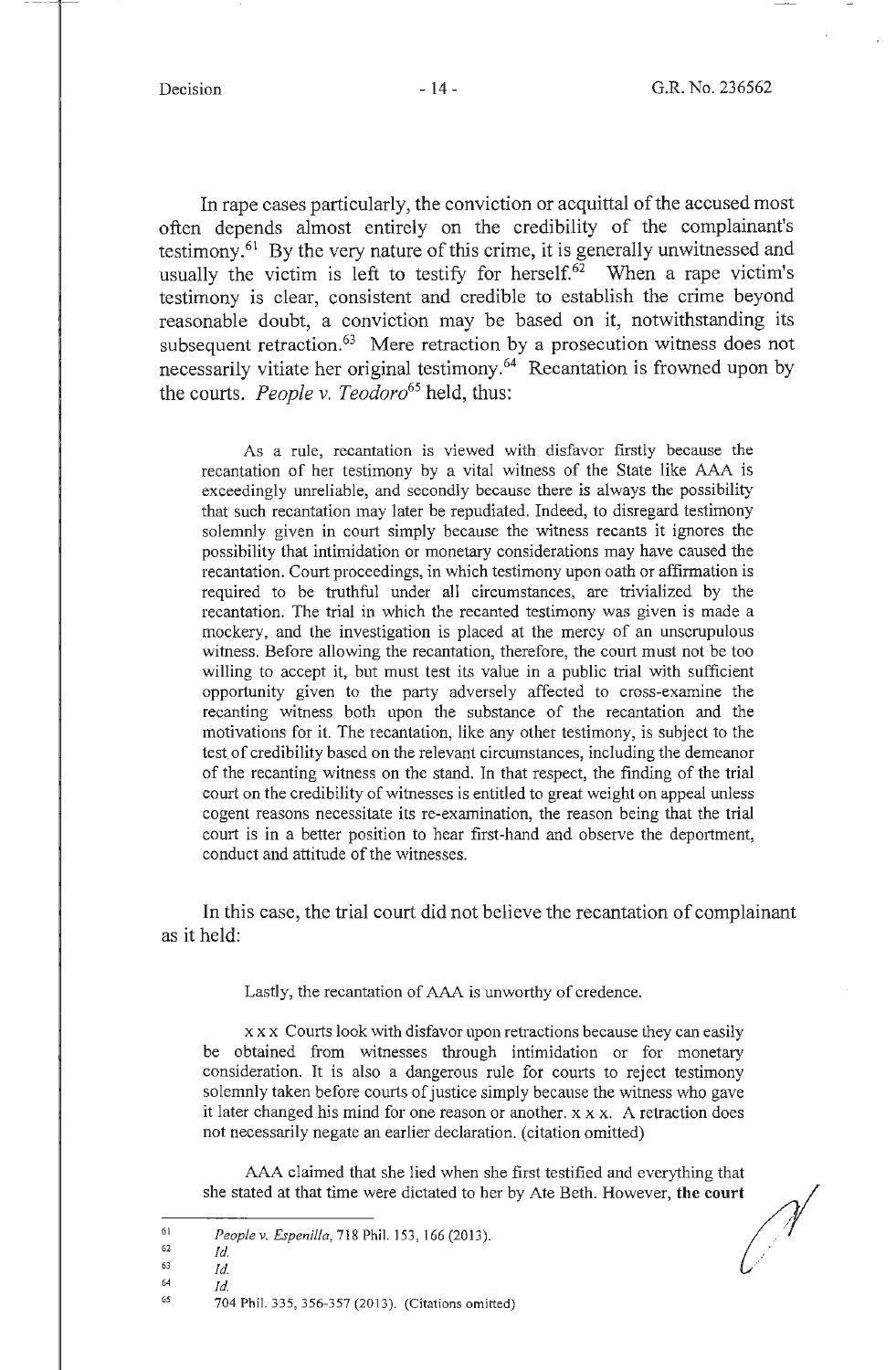**notes that the initial testimony of AAA is positive, credible and convincing. There was no indication whatsoever, from her tone of voice, facial expression or action that she was lying. Further, it must be noted that when AAA made the recantation, she was already in the custody of her mother BBB who sided with the accused. Thus, it is not far-fetched that AAA was influenced by BBB to retract her initial testimony.** Finally, the defense failed to show why Ate Beth would make AAA lie on such a serious matter.<sup>66</sup>

The Court of Appeals also disregarded the recantation of complainant as it found, thus:

Here, We note that private complainant's recollection of the rape incidents were unrelentingly categorical and firm that accused-appellant committed the rape by removing her undergarments, pinning her down on the bed, and inserting his penis inside her vagina. Not even her recantation can depreciate the direct and tangible evidence establishing the guilt of accusedappellant. Her belated claim that it was only Ate Beth who coached her to impute such crime to accused-appellant is nonsensical under the circumstances, considering that nothing was shown of any underlying motive on the part of Ate Beth to do the same. Private complainant even admitted that she also confided to her paternal aunt, DDD, and her cousin FFF about her predicament, on her own volition, and without the instruction of Ate Beth; thus, this belies her claim that Ate Beth was the instigant of this entire controversy. It is also noteworthy that at the time private complainant recanted on 04 November 2014, she was already of age and in the custody of her mother, BBB, who was already back from Australia. Private complainant undoubtedly depended on her mother for sustenance and support, especially so since her father had no stable job. It is not unnatural or illogical to postulate that her mother prevailed over private complainant to retract her accusation against her mother's brother, herein accused-appellant. Such recantation, therefore is deemed insincere and unacceptable.  $67$ 

The Court has reviewed the records of this case and agrees with the findings of the RTC and the Court of Appeals that the recantation of complainant does not negate the veracity of her earlier testimony for the prosecution that appellant raped her. As stated by the trial court, complainant's testimony for the prosecution was direct, candid, credible, and convincing, unlike her recantation. Complainant would not have gone through the ordeal of having her private parts examined, undergoing trial against her uncle, appellant herein, that would affect her relations with her maternal relatives, and exposed herself to the stigma of such revelation unless she desired justice for herself. Complainant's allegation that it was her neighbor, Ate Beth, who taught her the words she uttered before the trial court and who instigated her to impute the crime of rape against her uncle fails to convince the Court. The defense did not establish that Ate Beth had a motive to do so. Complainant would not impute such a serious crime against her own uncle, who claims to be a second father to her, on the mere instigation of a neighbor if it were not true. As noted by the RTC and the Court of Appeals,

<sup>66</sup> Records, pp. 399-340. (Citations omitted; emphases ours)<br><sup>67</sup> *Rollo*, p. 165.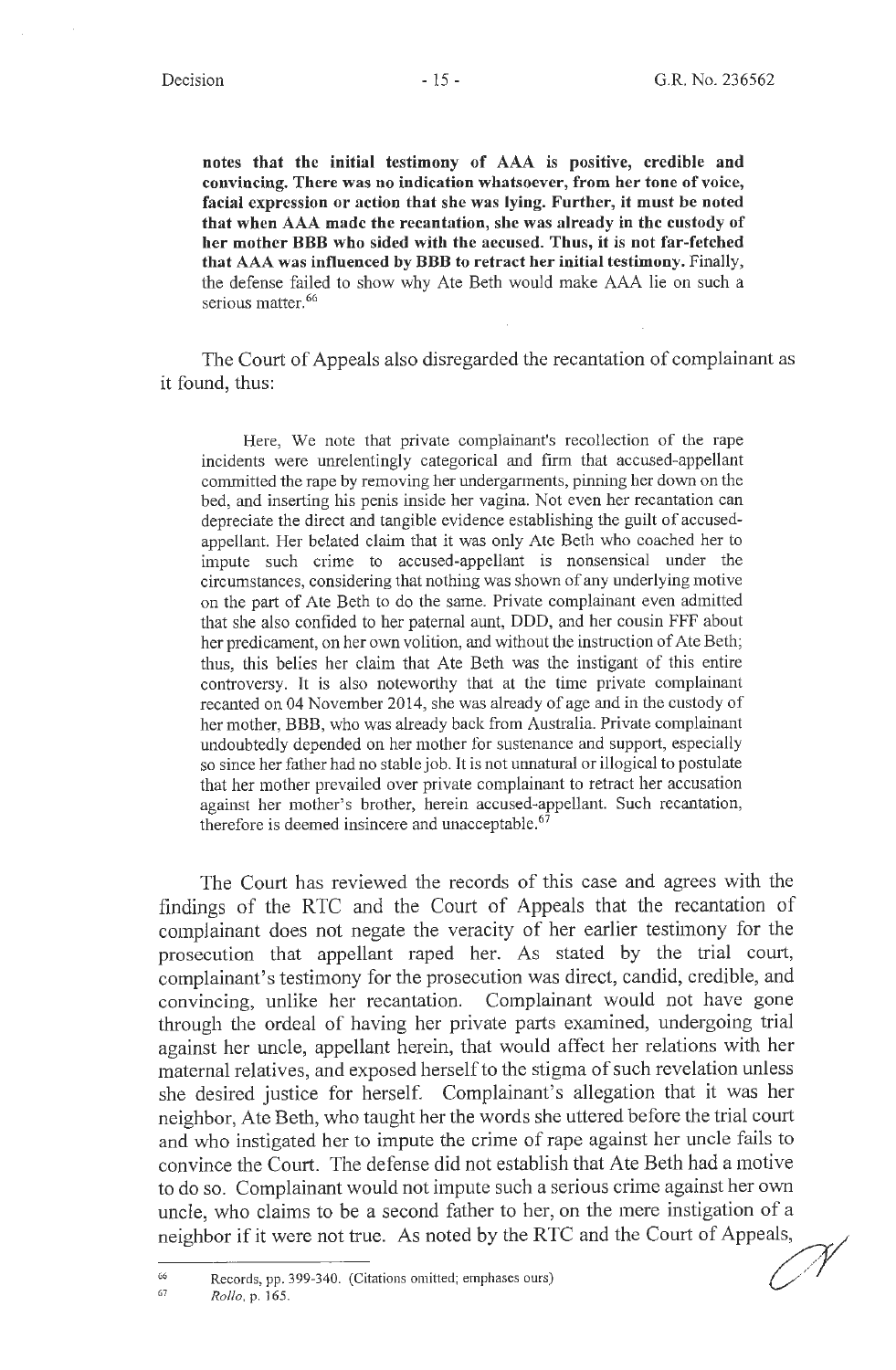at the time of her recantation, complainant was already in the custody of her mother who sided with appellant and possibly influenced complainant to recant her initial testimony.

Appellant's defense of denial cannot overcome the categorical testimony of complainant for the prosecution that appellant raped her.<sup>68</sup> Denial is an intrinsically weak defense which must be buttressed with strong evidence of non-culpability to merit credibility.69

Based on the foregoing, the Court upholds the Decision of the Court of Appeals that accused-appellant is guilty beyond reasonable doubt of the crime of statutory rape.

In regard to the penalty imposed, the Court of Appeals correctly held, thus:

On the imposable penalty, Article 266-B (1) of the Revised Penal Code imposes the death penalty if the rape is qualified by the circumstances of the victim's minority and accused-appellant's relationship, as in this case, private complainant was only seven (7) years old at the time of commission of the crime and accused-appellant was her uncle. However, Republic Act No. 9346 has prohibited the imposition of the death penalty, so that the proper penalty that can be imposed upon accused-appellant in lieu of the death penalty is *reclusion perpetua,* without eligibility for parole. Hence, the trial court correctly imposed said penalty.

However, We modify the awards of damages to conform to prevailing jurisprudence. In Qualified Rape where the penalty imposed is death but reduced to *reclusion perpetua* because of RA 9346, civil indemnity, moral damages and exemplary damages should each be imposed in the amount of Pl00,000.00. In addition, all damages awarded shall earn interest at the rate of six percent  $(6%)$  per annum to be computed from the date of finality of this Judgment until fully paid.<sup>70</sup>

**WHEREFORE,** the appeal is **DENIED.** The Decision of the Court of Appeals dated July 17, 2017 in CA-G.R. CR-HC No. 08135, finding accusedappellant XXX guilty beyond reasonable doubt of the crime of statutory rape is hereby **AFFIRMED.** Accused-appellant is sentenced to suffer the penalty of *reclusion perpetua,* without eligibility for parole, and **ORDERED to PAY**  private complainant AAA P100,000.00 as civil indemnity; P100,000.00 as moral damages; and  $\text{\texttt{P}}100,000.00$  as exemplary damages. All damages awarded shall be subject to an interest of six percent (6%) *per annum* to be computed from the finality of this Decision until fully paid.

*id.* 

<sup>68</sup>  *People v. Bentayo,* 810 Phil. 263, 274(2017).

<sup>69</sup>  70

*Rollo,* pp. 84-85. (Citations omitted)